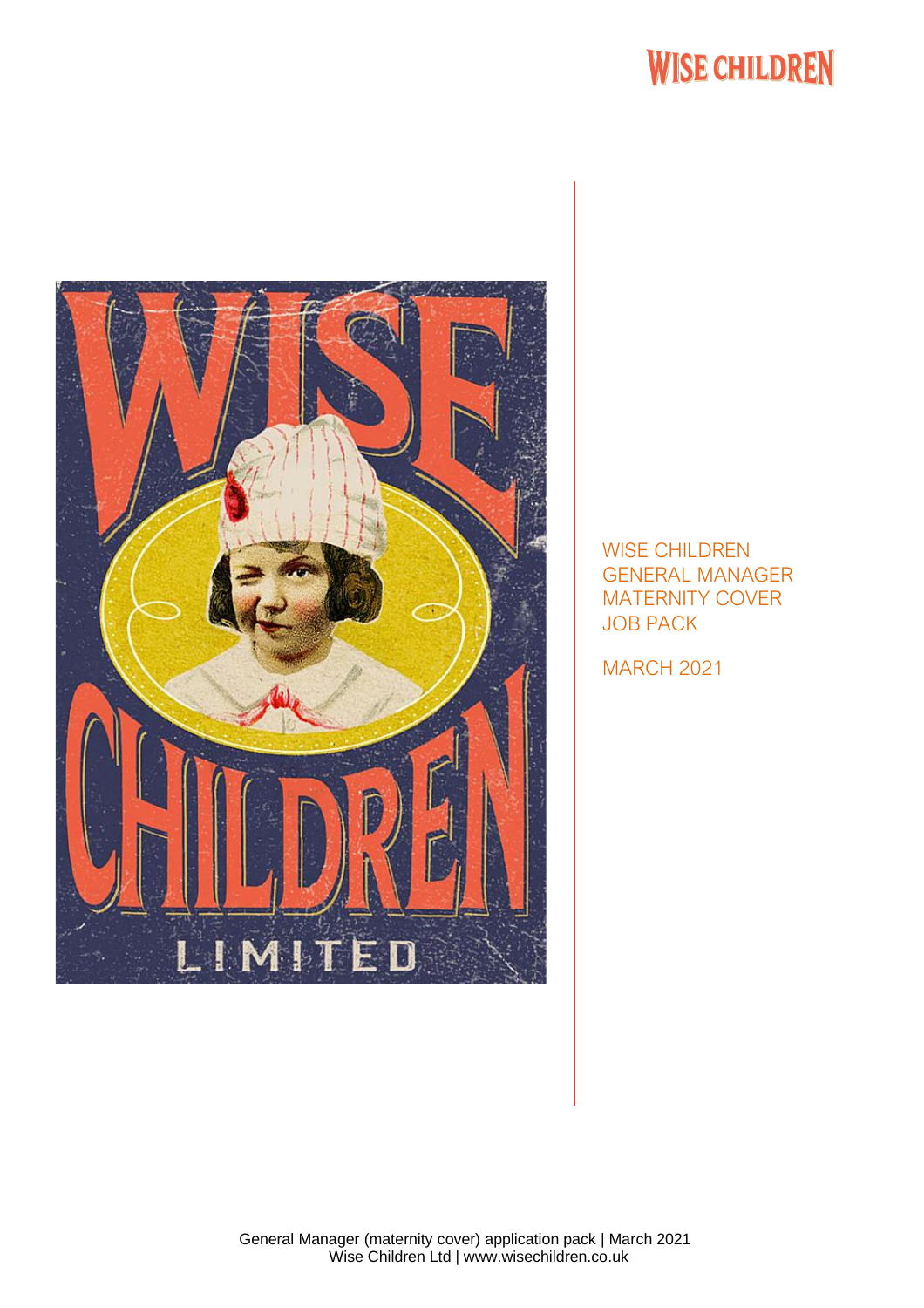

# About Wise Children

Wise Children is a new theatre company, created and led by award-winning director Emma Rice. We are an Arts Council National Portfolio Organisation, currently based in Bristol. We make groundbreaking work with exceptional artists which tours the UK and internationally. We run a unique professional development programme, the School for Wise Children, training a new and more diverse generation of theatre practitioners.

The company launched in 2018, and our first production was *Wise Children*, an adaptation of Angela Carter's iconic novel, adapted and directed by Emma. The show premiered at London's Old Vic, where it played for five weeks before touring the UK. In 2020 a film of the show aired on BBC4 as part of the Culture in Quarantine season.

Our second show was *Malory Towers*. As well as making the new show, we built a pop-up venue for it, transforming a disused wing of Bristol's Victorian train station into our own theatre, where *Malory Towers* played for five weeks over summer 2019. The production will be revived in spring/summer 2021.

Our third show was new musical *Romantics Anonymous*, which opened at Bristol Old Vic in January 2020 before its planned American tour was cancelled due to the pandemic.

Like so many others, our plans for the year stalled…. But we're led by Emma Rice, and she's not one to sit around waiting to be told what to do. We quickly found ways to fill the lockdown hours!

In April we launched Wise Radio, which runs 24/7 playing music curated by our team alongside our very own chat show, *Tea & Biscuits.* In June we added Wise TV, a Twitch channel bringing together existing video content with a new series of interviews with Emma, broadcast live from her home. In July we moved our School for Wise Children training online: seven high level courses, 14 top industry tutors, nine public webinars, 42 students, 21 free places, and over 100 hours of zoom teaching.

Then we had a big idea. Could we scale up these digital experiments, and livestream a whole show? The answer was yes, and in September Wise Children became the first company to broadcast a fully staged production from a UK theatre after lockdown. We repeated the experiment with a second show in December, and our trailblazing live broadcasts have been seen by more than 40,000 and won our Technical Director the Stage Award for Achievement in Technical Theatre 2020.

Inevitably, plans for 2021 and beyond are less certain than we'd like them to be, but – at the time of writing – it looks like we will be making no less than three new shows before Christmas with live, digital, regional and international performances all in the mix. This will include our postponed adaptation of *Wuthering Heights,* a co-production with the National Theatre.

## The General Manager role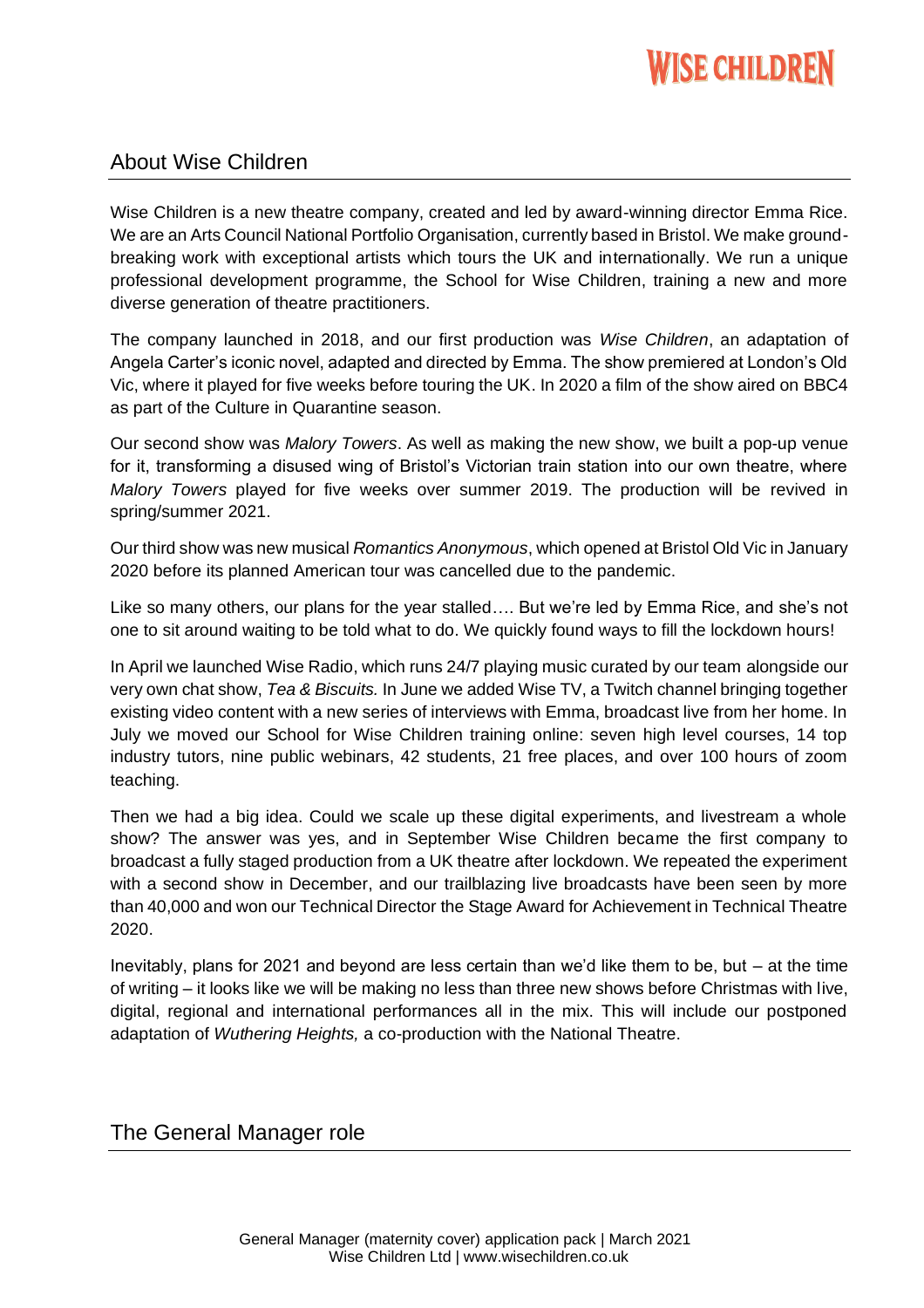# *MISE CHILDREN*

We are seeking a highly organised and strategically minded General Manager (maternity cover) to oversee the successful running of the company. The General Manager is the motor that keeps our organisation running. They oversee all administrative systems and ensure that policies and practices are in place and operating effectively. They are responsible for making Wise Children a happy and highly functioning organisation.

We actively encourage people from a variety of backgrounds with different experiences, skills and stories to join us and influence and develop our working practice. We are particularly keen to hear from candidates from Black, Asian or ethnically diverse backgrounds and candidates who selfidentify as disabled and neurodiverse, and will interview all such candidates who meet the essential criteria. Wise Children is committed to equality of opportunity for all staff and applications from individuals are encouraged regardless of age, caring responsibilities, disability, gender, gender identity, marriage and civil partnership, pregnancy and maternity, race, religion or belief, and sexual orientation.

**Job title**: General Manager (Maternity Cover) **Reports to:** Executive Producer **Contract:** Fixed term contract (likely to be 7/8 months) **Hours:** 5 days / 40 hours per week **Start date:** (ideally) Monday 24<sup>th</sup> May 2021 **Salary:** £28 – 32K, dependent on experience

# Roles and Responsibilities

## **Operations and administration**

- To ensure a welcoming and warm working environment.
- To provide high quality assistance to the Executive Team coordinating diaries, meetings, travel, accommodation, tickets, managing correspondence & expenses claims.
- To ensure that day-to-day administrative duties are carried out, including answering the telephone, taking messages, fielding information, dealing with general enquiries, ordering and receiving of goods (including office consumables), updating answerphone message, general correspondence.
- To oversee relationships and contracts with third party service providers (e.g. IT, storage, utilities), reviewing contracts to ensure value for money, environmental and ethical concerns.
- To manage the Organisation Schedule and coordinate effective internal communications, reviewing and implementing systems where necessary to ensure the smooth running of the organisation.
- To support the Finance Manager to ensure effective financial management across the company, and manage and monitor the administrative and overhead budgets.
- To ensure that Wise Children carries adequate insurance, administering any claims against insurance should they arise.
- To be responsible for the Company's internal and external storage, and the documenting, maintenance and hiring of its assets.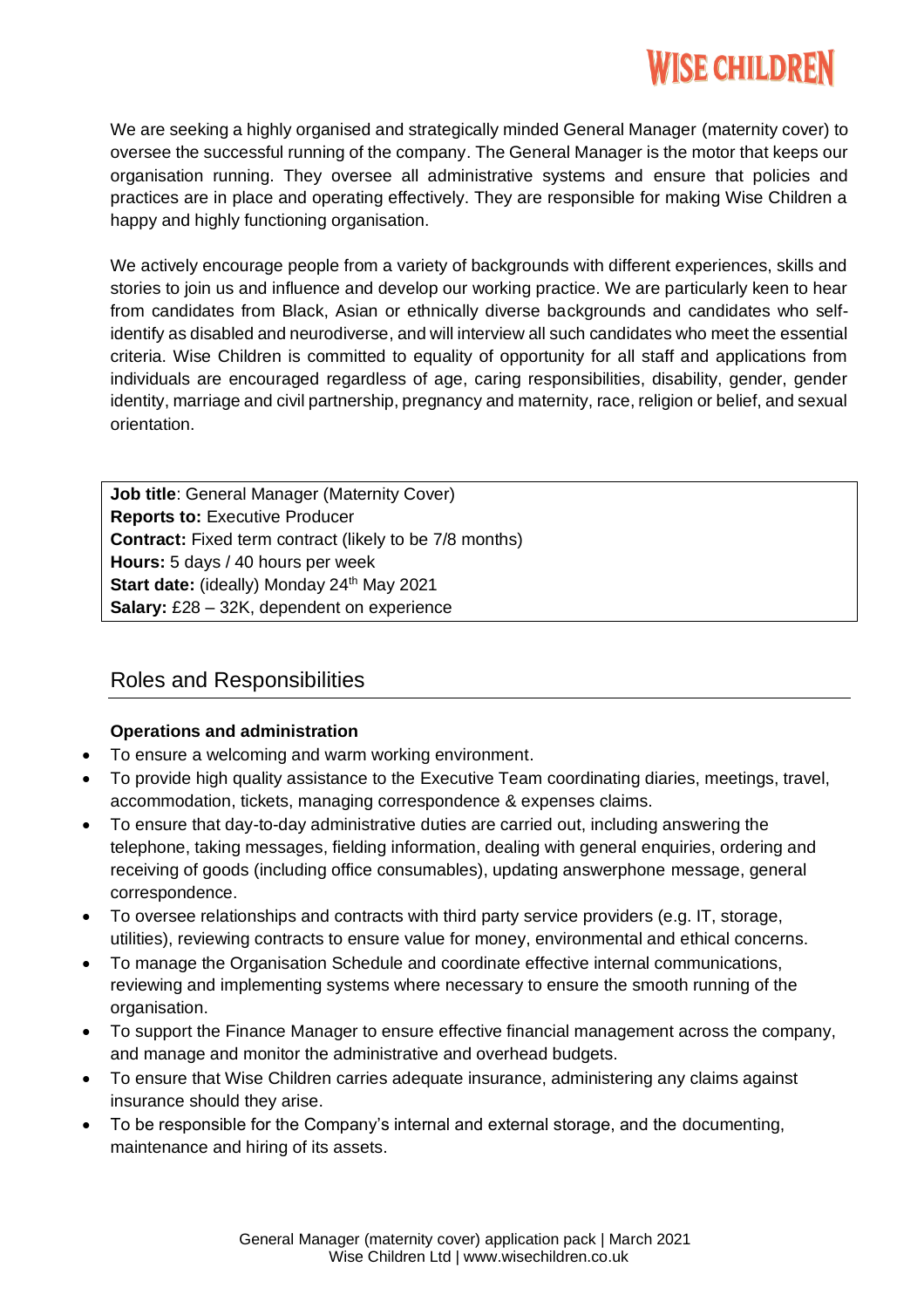

- To assist members of staff with IT problems and queries, and general server upkeep.
- To manage communications with Wise Children's subscribers through newsletters.
- To manage communications with The Wise Children Club.

### **HR, personnel and policies**

- To be the HR lead, ensuring compliance with regulations and, alongside the Executive Producer, that all HR matters are dealt with swiftly and fairly.
- To oversee personnel administration, including recruitment, induction and employment contracts and provide up to date staff information to the Finance Manager to ensure accurate payroll.
- To oversee the company's approach to professional development, scheduling appraisals and performance reviews and ensuring everyone has access to continued learning.
- To ensure the company's policies are regularly updated, compliant, clearly communicated, implemented, and fit for purpose.
- To ensure that Wise Children is compliant with Health and Safety Regulations, and that its policies are models of best practice.
- To co-ordinate documents such as holiday log and request forms, records of staff training, and staff and board contact sheets.

#### **Data Management**

- To work with the Executive Producer to coordinate monitoring and evaluation for the organisation, ensuring the staff team are embedding this into project planning and delivery.
- To support the Executive Producer in reporting to Arts Council England, and managing systems for the collection of statistical and qualitative information across the organisation.
- To monitor the Company's environmental impact and lead on its plan to improve the environmental sustainability of the company.
- To support the Executive Producer in managing and developing strategic relationships with stakeholders including UK Theatre, Julie's Bicycle, a range of funders and any other partnerships that might be cultivated.
- To act as Wise Children's Data Protection Officer, ensuring that it remains GDPR compliant.
- To lead on data agreements with all touring venues, ensuring the timely agreement of GDPR processes ahead of touring weeks and collection of data post-tour.

#### **Productions**

Working closely with the Producing team to:

- Book rehearsal rooms and other work spaces.
- Oversee the pastoral care of each company.
- Administrate production contracts, supporting with drafting where needed.
- Book production travel and accommodation.
- Coordinate production floats and petty cash.

#### **Board and governance**

- To coordinate Board Meetings, circulate board papers, and produce minutes after the meetings.
- To support the Executive Producer, where required, in legal and statutory matters relating to Wise Children.